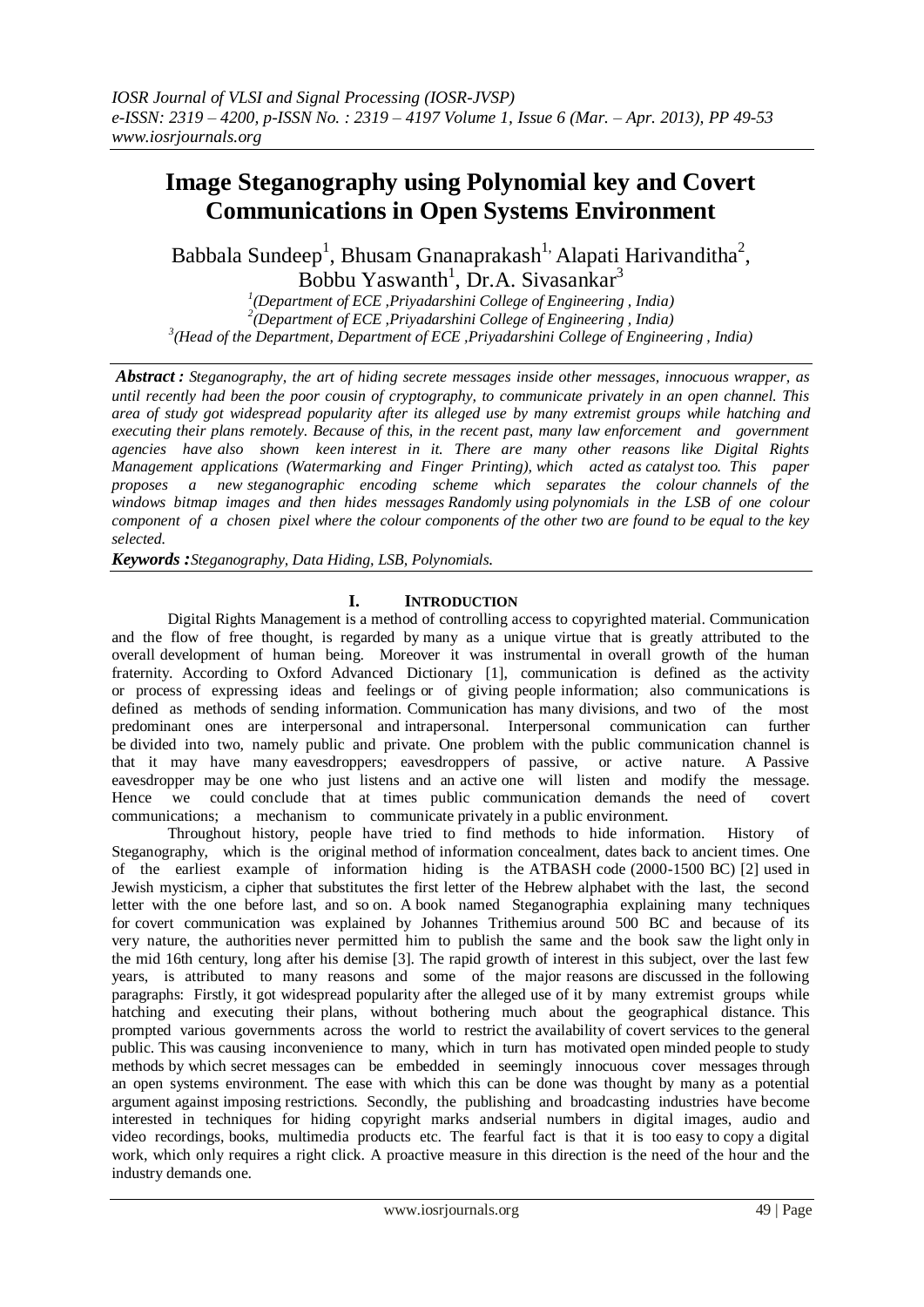Thirdly the volume of communication lines are increasing exponentially and in fast developing countries like India, there is a high chance of covert communication going unnoticed in this bedlam. According to the Telecom Regulatory Authority of India (TRAI), Indians owned 429.72 million phones, 391.76 mobiles and 37.96 million landlines, at the end of March 2009. Total Broadband subscribers' base has reached 6.22 million by the end of March 2009 growing at a staggering 59.48 % during March 2008 to March 2009 and both the mobile and the broadband subscribers' are ever growing [4]. It is an enormous task for the law enforcement and intelligence agencies to monitor this entire 435.94million plus phones and broadband connections - deciding which communication to intercept and which one to leave, because of the huge volume of traffic.

### **II. Information Hiding In Bitmap Images Using Lsb Based Chromatic Steganography Using Polynomial**

Redundancy is one of the major aspects of creation. A close inspection reveals that redundancy does exist, and exists in abundance. Computer files are not an exception to this fact. For e.g. an image on a computer is represented by tons and tons of pixels, which in turn have many redundant information's. The simplest technique here is to fabricate the redundant bits so as to do the covert communication. For e.g. each pixel of an image consists of a variation of all three primary colors, red, green and blue, in a standard 24-bit bitmap, requiring 8 bits each for these three colors. i.e.there are 256 different variations, ranging from 00000000 to 11111111, for each colour in a pixel. So, to represent the colour white, the code would look like 11111111 11111111 111111111. Keeping in mind that, the human eye cannot distinguish the difference between too many colours, the colour 11111110 11111110 11111110 would look exactly the same as white, which means that the last digit in every bit in every pixel could be changed without much visual degradation of quality. This is the basis of the Least Significant Bit Insertion technique. We require 8 bits to represent an ASCII text and there are three potential slots extra in every pixel of a picture. Therefore, in a conducive environment, with every three pixels, one ASCII text could be concealed. In order to make this practical to the user, a computer program would be needed. After typing in the secret message and determining a suitable cover message, the program would go through every pixel to find the potential candidate pixels and will change the least significant bit to represent each bit of the message. The image could then be sent to the recipient who in turn runs his program to take off the least significant bits to form the secret message.

The current study took windows bit map image file format with loss less compression in to consideration. The proposed algorithm would require secret message (M), a wrapper (W) and a pseudorandom seed Generated by polynomial (S) as input. In Windows bit map format, every image will have three separate colour channels; a channel dedicated for the red component (rCom), another one for the green component (gCom), and a third one for the blue component (bCom). After separating the colour channels, the program would go through each pixel to find all those pixels where the value of the rCom and gCom is equal to that of the supplied R and G values. Spatial details of every such pixel will be stored in an array named Candidate Pixel (CP) and the total numbers of such potential candidate pixels are calculated. If the length of the message (in bits) is more than the length of CP then a message will be displayed prompting the unsuitability of the wrapper under consideration. If the wrapper is found to be suitable then a pseudorandom number will be generated from a pre-decidedpolynomial, by making use of the seed, which was agreed beforehand by both the parties. The pseudorandom number will be mapped to the Target Pixel index (TP) of CP by using the polynomial, with the length of the CP. This will enable us to insert the secret data bit randomly across the wrapper thereby increasing the stealth of the system. Once embedded, all the colour channels will be concatenated to form the innocuous Stego Image. Here in the algorithm, we have embedded data in bCom where the colour coefficients of the rCom and gCom were found to be equal to that of the chosen key; but the combinations may be changed so as to increase the stealth of the system. The algorithm performing the above said concept is shown below: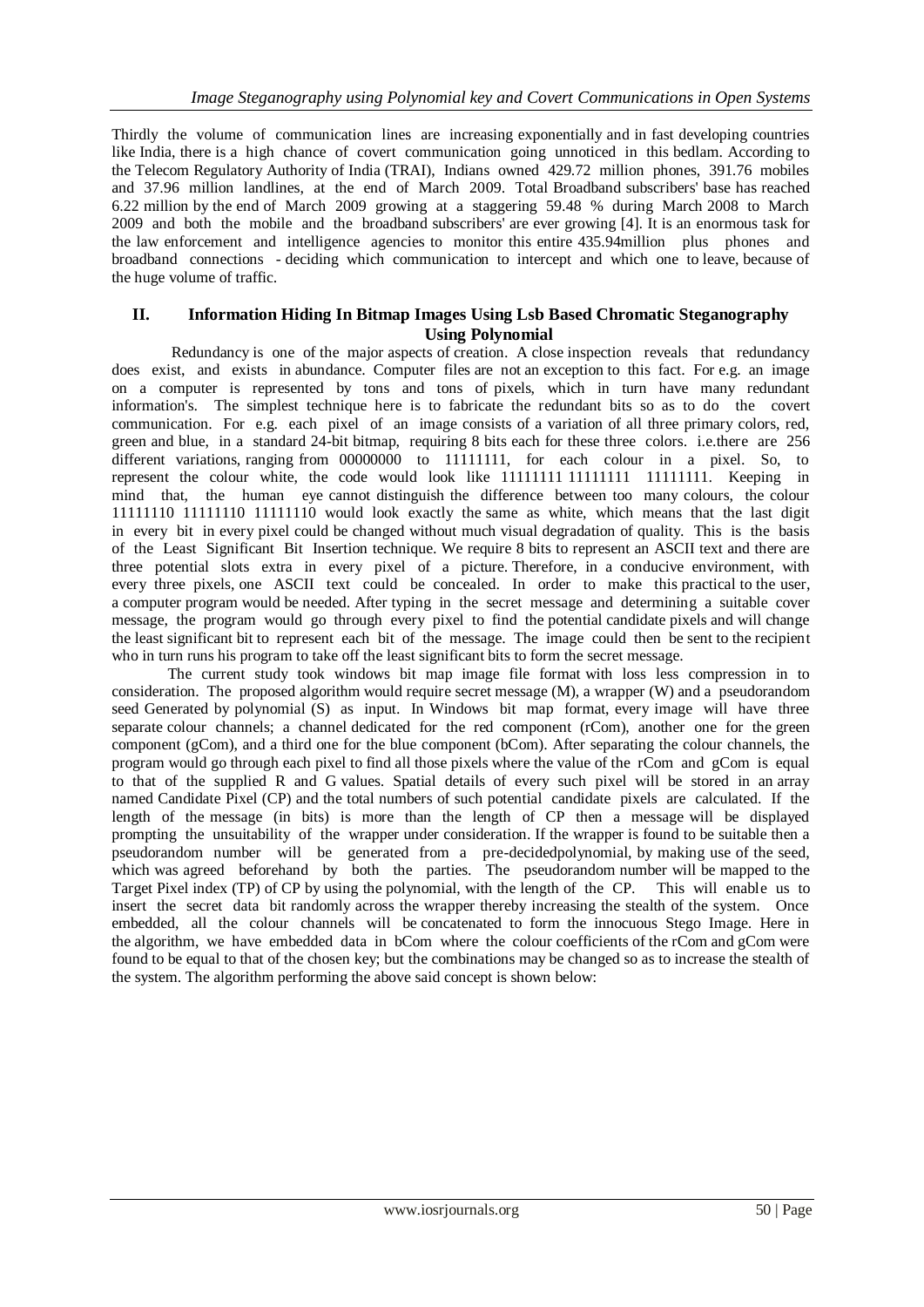

The Stego Image could then be send to the recipient through open systems environment, who in turn runs his program to extract those randomly stored least significant bits of bCom component where the colour coefficients of the rCom and gCom are found to be equal to that of selected keys i.e. R and G. Thus the secret message could be communicated covertly[10]. The algorithm implementing the decoding procedure is shown above:

If we compress the secret message before embedding, using any available text compression algorithm, like Run length encoding scheme, we may further reduce the message length, thus reducing the entropy and in turn enhancing the robustness of the system. Also the great thing about this insertion technique is that because the secret message is encoded into the color channels, the message is not lost even if the file is compressed.

## **III. RESULTS**

Figure 1 and 2 are images with a resolution of  $2272 \times 1704$  with 24-bit color depth. The sizes of the two windows bitmap images shown are 11.0 MB (11,614,464 bytes). Fig. 1 is unmodified where as Fig. 2 the modified one and an encrypted secrete message is also shown. It is impossible for the human eye to find a visual difference between two of the above shown images. Since the visual difference test was unable to find any positive results, some statistical tests were exercised with the intention to prove that the image was tampered. If the image happen to be modified then at least some of image's statistical properties may deviate from a norm. Here also no significant difference in the quality of the cover and stego image were found. We therefore conclude from the basic statistical test that there is no evidence from the current experiment to suggest that the proposed system deteriorate the quality of the image. The different tests conducted and there results are tabulated in table 1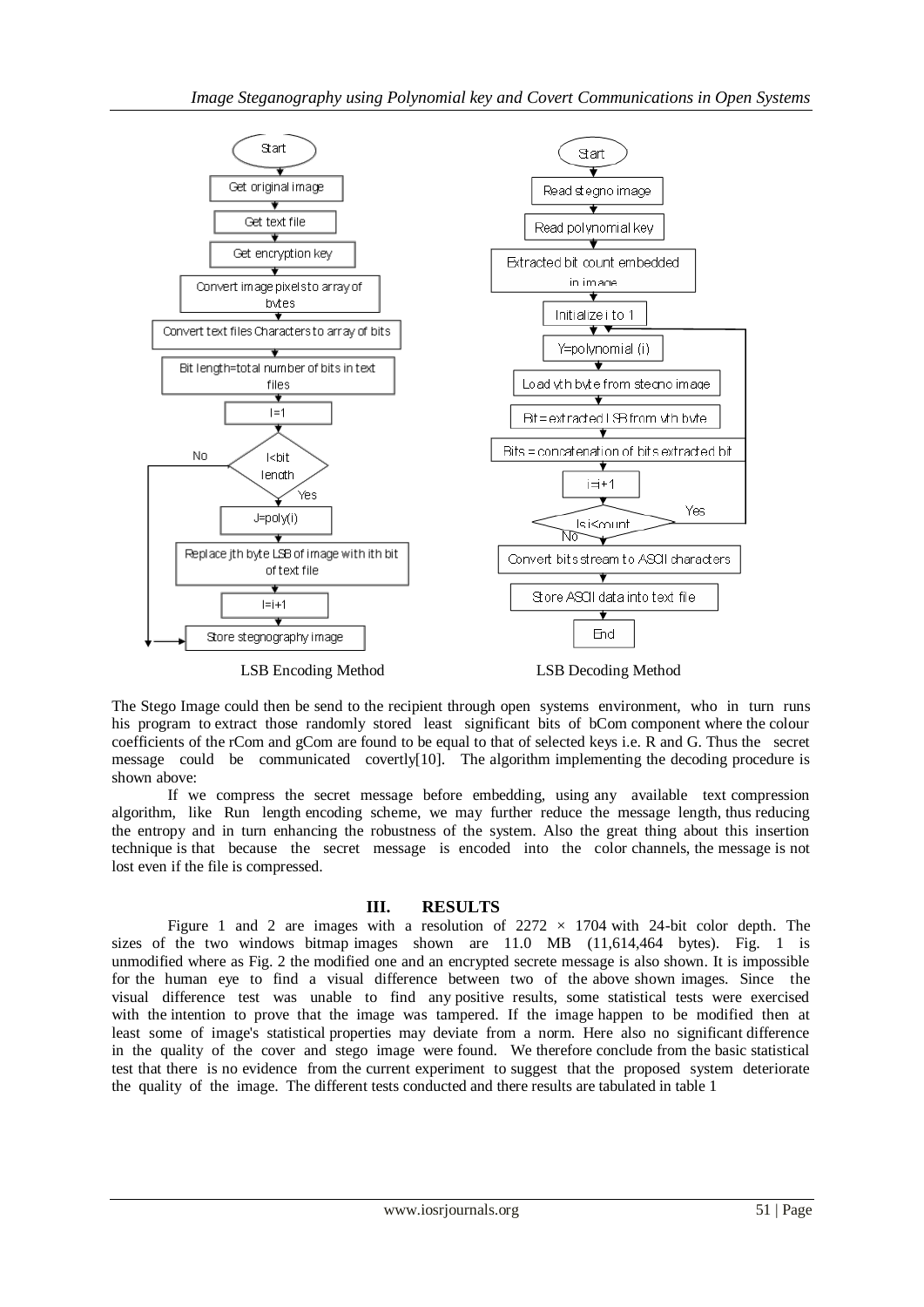

**Figure1:** Original Image **Figure2:** Stego Image



qANQR1DBwU4D/TIT68XXuiUQCADf j2o4b4aFYBcWumA7hR1Wvz9rbv2BR6 WbEUsyZBIEFtjyqCd96qF38sp9IQiJIK1Na Zfx2GLRWikPZwchUXxB+AA5+1qsG/ELB





**Figure 3 : Histogram results**

| Test name          | Original image   | Stego image     |
|--------------------|------------------|-----------------|
| Mean               | 117.231369       | 117.231369      |
| Standard deviation | 93.502419        | 93.502411       |
| Median             | 205,000000       | 205.000000      |
| <b>Size</b>        | 36636672.0000000 | 36636672.000000 |

### **Table 1 : Statistical results**

### **IV. Conclusion**

In the paper, the authors have introduced a new steganographic encoding scheme which separates the colour channels of the windows bitmap images and then randomly hide messages in the LSB of one component of the chosen pixel using polynomial where the colour coefficients of the other two are found to be equal to the keys selected.